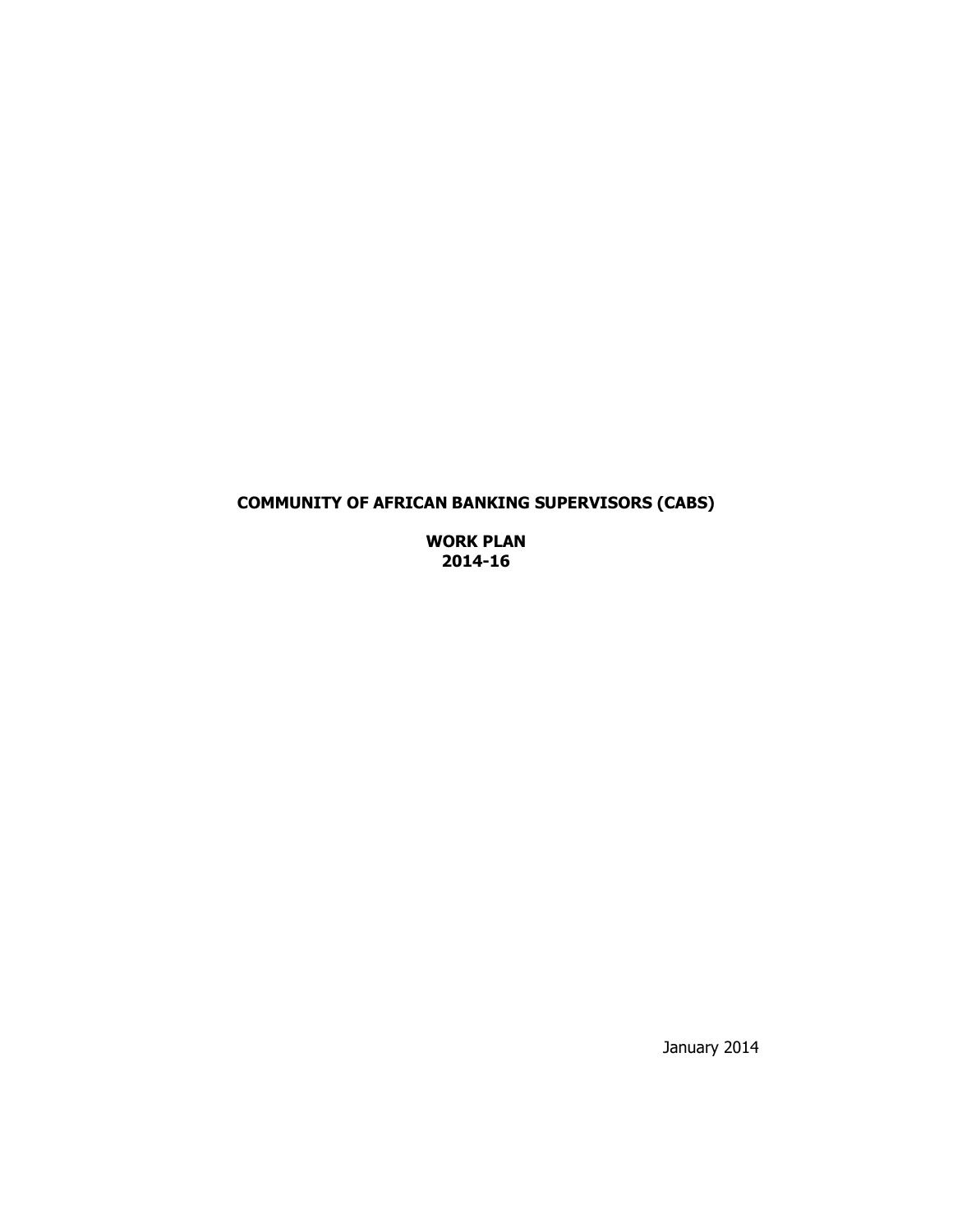#### **I. INTRODUCTION**

- 1. This report presents the CABS Work Plan for 2014-2016. The Committee of African Supervisors has developed this work plan as directed by the  $37<sup>th</sup>$  Assembly of Governors of the Association of African Central Banks (AACB), which was held on 23 August 2013 in Balaclava, Mauritius. In performing this assignment, the Committee of African Supervisors has benefited from the support of the AACB Secretariat and Making Finance Work for Africa (MFW4A). This work plan and related budget for 2014-16 are submitted to the Bureau of AACB for consideration.
- 2. Section II recalls the historical background leading to the establishment of the CABS. Section III summarizes the priority areas of intervention for CABS as stated in the Supervisors meetings in Kampala (April 2011) and Algiers (January 2013). It also presents the key work streams of CABS for the period of 2014-2016. Section IV presents the three-year work plan, the related budget estimates and the implementation plan.

### **II. BACKGROUND**

- 3. In April 2011, in partnership with MFW4A and with support from the Bank of Uganda, the AACB held a workshop entitled: The "African Approach to the implementation of international standards for banking supervision and the Basel Capital Framework". The objective of the meeting was to discuss the impact of the recent financial international standards on the African banking systems and develop an African approach that takes into account its characteristics.
- 4. During the workshop, participants underlined the need for African countries to upgrade their regulatory framework and strengthen their supervisory capacity. This implies improving the financial sector disclosure and governance as well as developing capacity in consolidated supervision and supervision of cross-border financial institutions.
- 5. The participants recommended the establishment of a « Community of African Banking Supervisors » (CABS), which aims to:
	- i. Assist national and regional supervisory bodies in developing their capacity;
	- ii. Strengthen cross-border supervisory cooperation;
	- iii. Undertake country-level roadmap diagnostics to prioritize reforms;
	- iv. Leverage the experience of African central banks that have implemented Basle II; and,
	- v. Promote the collective voice of African regulators in the international arena.
- 6. The need for such a framework had also been underlined during the Central Bank Governors "Roundtable on Regional Banks in Africa", which took place in Washington DC in April 2012.
- 7. The CABS was inaugurated in Algiers, on 10th January 2013 as part of the AACB structure. It forms one of its Technical Groups.
- 8. The AACB Secretariat took the lead, with the technical assistance of MFW4A to prepare a road map, which was reviewed and endorsed by the CABS Bureau before being submitted to the AACB governing bodies for consideration. During their Ordinary Meeting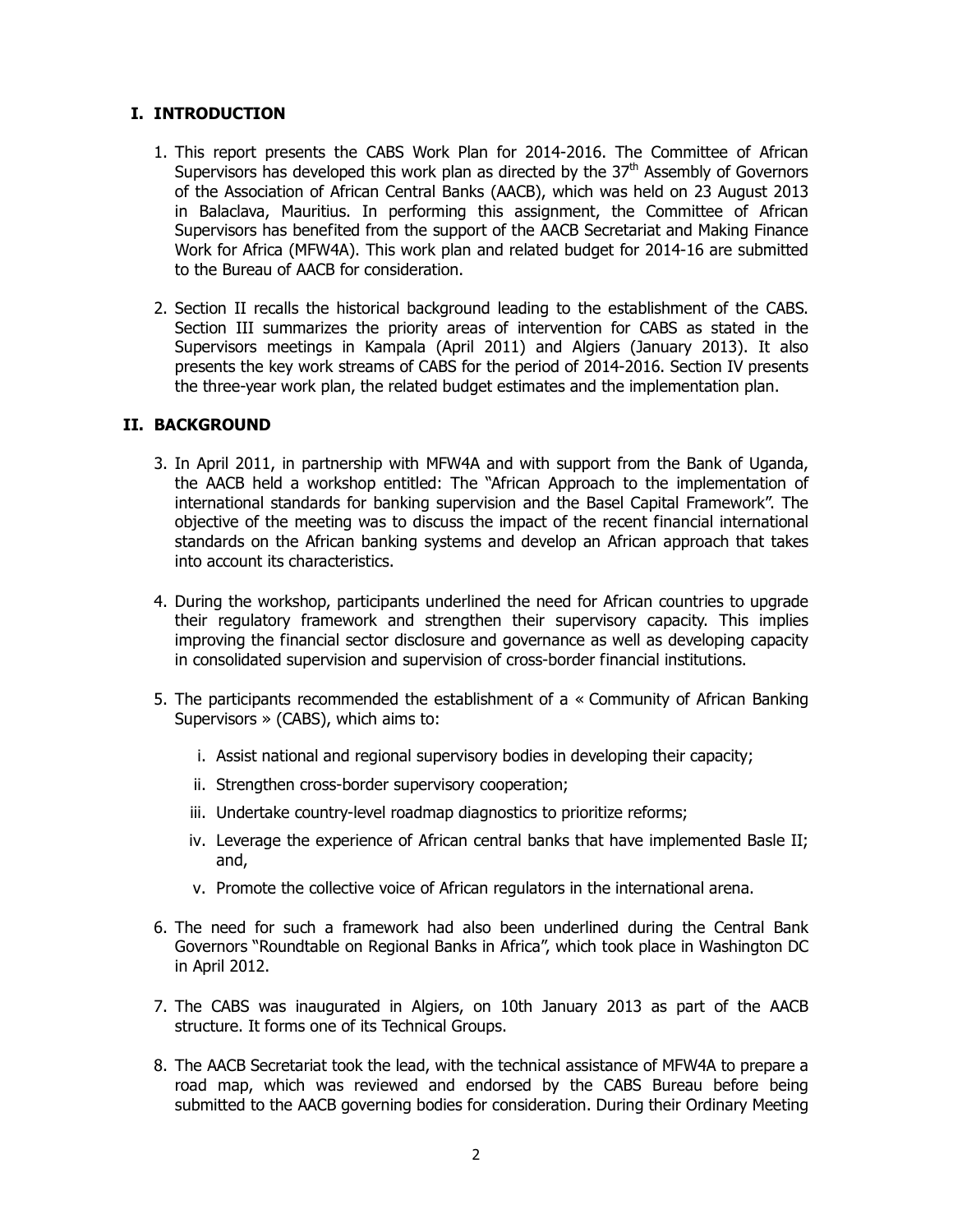of 23 August 2013 that took place in Balaclava, Mauritius, the Assembly of Governors "Took note of the establishment of the Community of African Banking Supervisors (CABS). The Assembly highlighted the importance of banking supervision in Africa and insisted that there should be a synergy and complementary in the activities of the CABS and that of regional supervisory bodies. They directed that a Working Committee comprising experts from Banking Supervision should develop a comprehensive work plan and budget for submission to its next meeting".

- 9. The CABS is an entity created by and within the AACB. While it has its own governance structure (Community Annual Meeting to review and decide on its work plan, Bureau to coordinate its activities…), it remains part of the AACB. It reports to the highest AACB governing bodies, i.e, the Bureau the Assembly of Governors.
- 10. In line with the AACB Assembly Decision, a Working Committee comprising supervisors from the AACB sub-regions, met at the premises of the Bank of Mauritius, from 20 to 22 January 2014, to prepare the work plan and related budget for the period 2014-2016. The proposed work plan builds upon the potential complementarity that exists within the continent. It aims at promoting synergies among CABS members, in particular the regional supervisory bodies.

### **III. WORK PLAN 2014-2016: AREAS OF INTERVENTION AND WORK STREAMS**

- 11. The strategic objectives of CABS are to:
	- i. Build supervisory capacity, through exchange of experience and training programs;
	- ii. Develop the appropriate tools for supervision;
	- iii. Promote MoUs between bank and non-bank regulators to facilitate the exchange of information and coordinated supervision; and,
	- iv. Advocate for African common positions in the international arena.
- 12. In conducting its activities, the CABS will build on existing frameworks and institutions, in particular on established regional supervisory bodies. The CABS will also avoid any duplication of efforts and give priority to joint work and cooperation among its members.

## **3.1. Areas of Intervention**

- 13. During their meetings in Algiers, African supervisors confirmed that the five priority areas of intervention are:
	- i. Macro-prudential supervision;
	- ii. Cross-border banking supervision;
	- iii. Crisis management and bank resolution;
	- iv. The new Basel Core Principles (BCP) on Effective Banking Supervision;
	- v. E- Money supervision.
- 14. It is expected that the Work Plan of 2014-2016 shall help AACB members to comply with Basel Core Principles. CABS shall encourage and assist its members to implement the Basel II Capital Requirements. It shall also contribute to increased harmonization among the AACB countries in the area of supervision.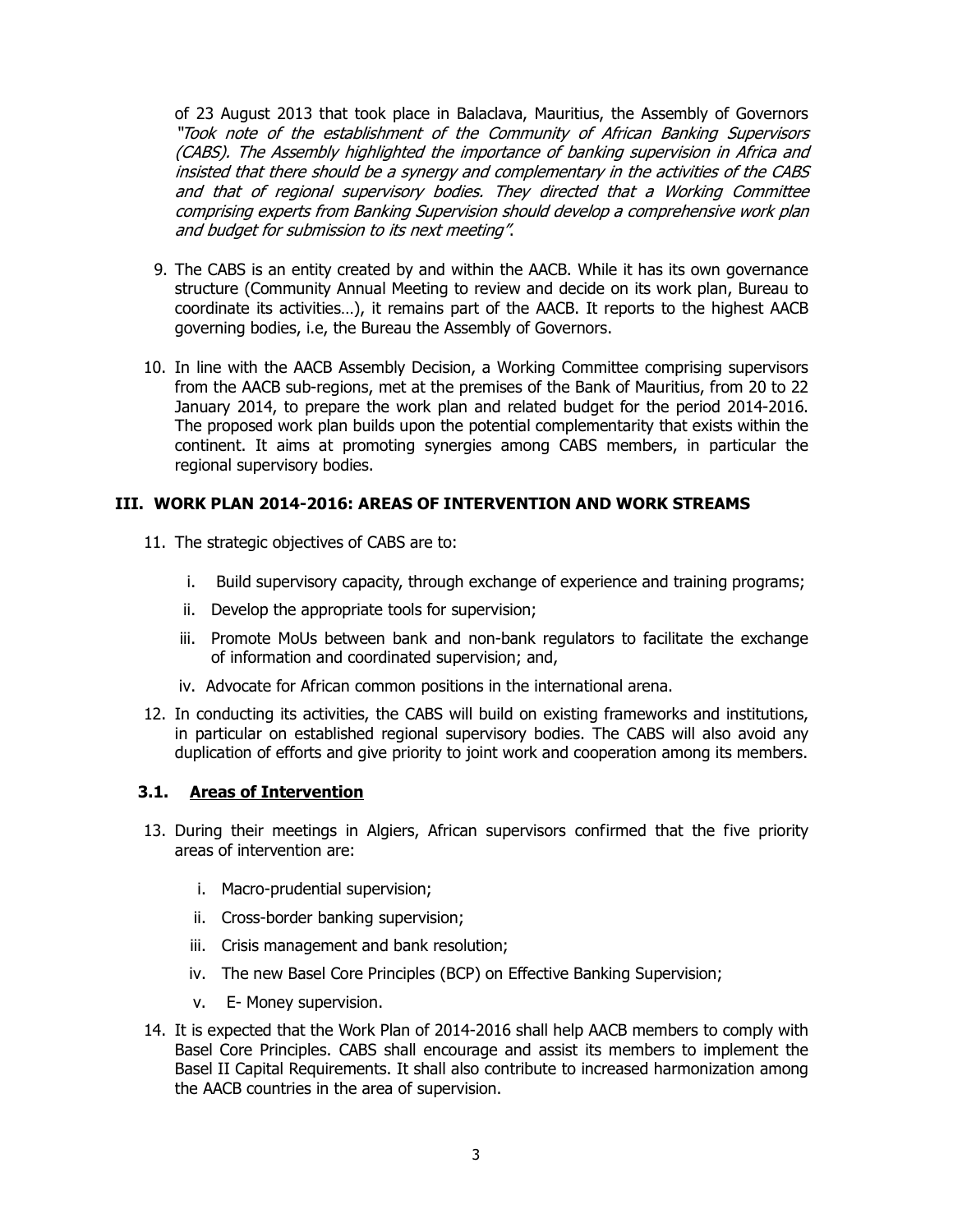- 15. Beside e-money supervision, the other areas in which the meetings of Kampala and Algiers called for joint work, in order to strengthen the current supervisory framework and build up supervisors' capacity include:
	- i. branchless banking services;
	- ii. Non-banking Financial institutions (pensions, insurance, securities, etc.); and,
	- iii. Diversified financial conglomerates.
- 16. The five priority areas will inform the work plan in its three first years. In parallel, to better assess the needs of its members and identify the potential sources of support from within the Community to achieve its strategic objectives, a diagnostic exercise will be conducted.

## **3.2. Work Streams**

- 17. To reach the above-mentioned strategic objectives, the CABS will work in three main directions:
	- i. Capacity Building and Knowledge Sharing;
	- ii. Institution Building and Resource Mobilization; and,
	- iii. Advocacy.

 $\overline{a}$ 

18. The ranking of these work streams does not imply the same sequencing of their implementation:

## **Capacity Building & Knowledge Sharing**:

- 19. To achieve capacity building & promote knowledge sharing, the CABS will organize workshops, set up working groups; and where relevant, identify and promote staff exchange; as well as help secure technical assistance, preferably from within the Community. Working groups will leverage on the information and communications technologies (ICT) to conduct their activities.
- 20. The first set of identified priority themes1 that will inform the CABS activities from 2014 to 2016 are:
	- i. Macro-prudential Supervision;
	- ii. Cross-border Banking Supervision;
	- iii. Crisis Management and Bank Resolution; and
	- iv. The new Basel Core Principles on Effective Banking Supervision.
- 21. A seminar will be organized on each of these themes. Dedicated working groups will also be established to ensure strengthening of supervisory capacity amongst CABS members. They will be composed of interested countries from each sub-region. The exchange of information among members will be facilitated by the establishment of an intranet platform and the creation of a virtual library. The leader of each group will be the coordinator and will perform several roles, in particular assisting the Secretariat in

<sup>1</sup> The other areas will be covered based on financial and human resources availability.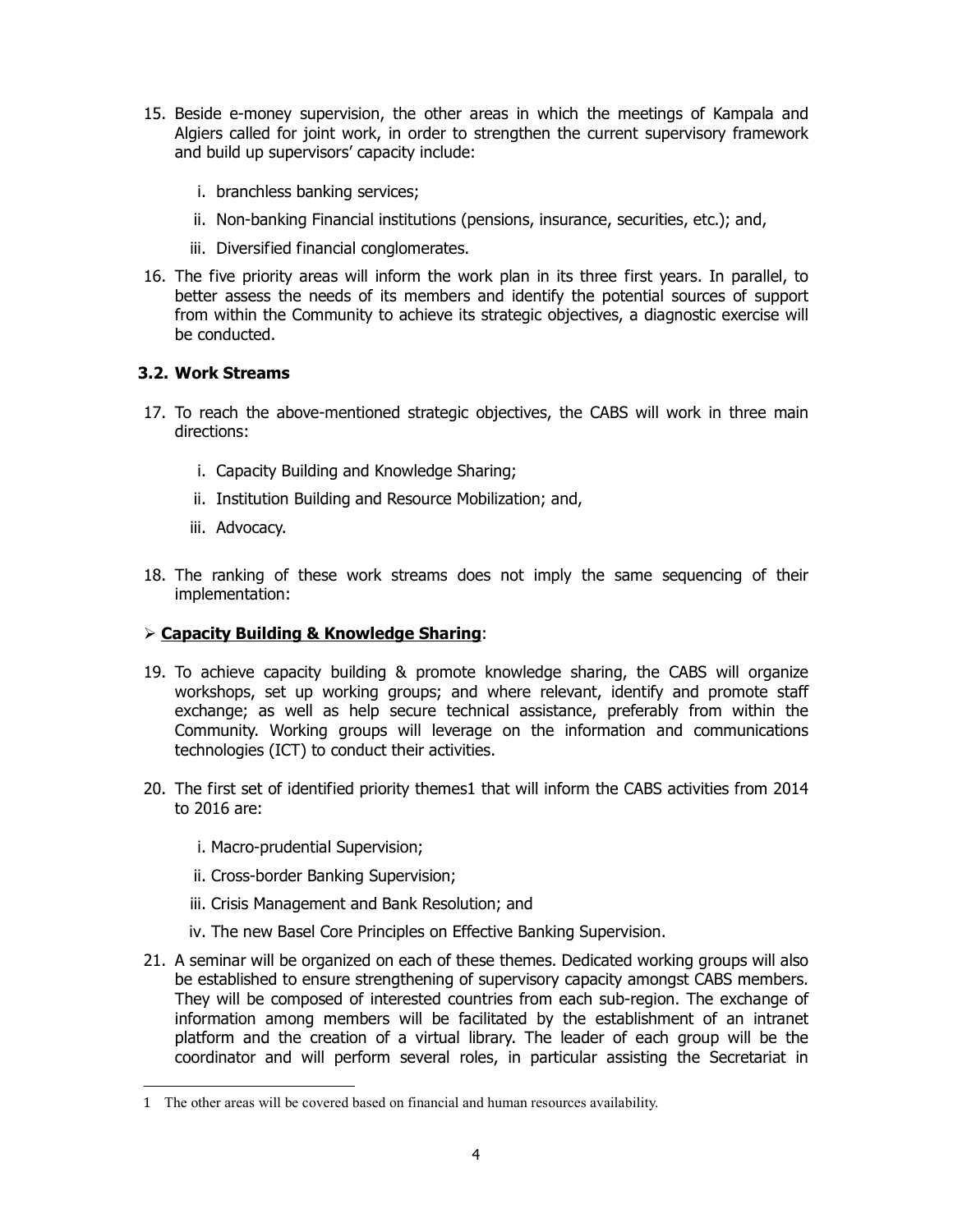setting up the virtual library, organizing and facilitating the conference calls, leveraging on the experience of African central banks, etc.

22. To facilitate knowledge sharing and contribute to capacity building, the library must include Acts (Laws & Regulations), circulars, policies and guidelines issued by members related to areas of best practices and current trends in the financial industry, especially the five identified priority areas. The intranet platform shall facilitate access to available knowledge and knowhow; as well as consultations and exchange of information.

#### **Institution Building & Resource Mobilization**:

- 23. In order to work efficiently, the CABS shall structure itself, develop and adopt internal rules that govern its functioning, in line with the AACB Statutes.
- 24. To support its activities (in particular capacity building through exchange of experience, working groups and advocating for African common positions), the CABS will first mobilize resources from its members, with limited recourse to the AACB regular budget. However, where these resources are insufficient to cope with the existing needs, development partners will be approached to assist. The Bureau and the Secretariat will play a catalytic role in mobilizing resources, both from within the Community and from Partners.

#### **Advocacy**:

- 25. The CABS has identified the promotion of an African position during the international discussions on Financial Regulatory Reforms as a top priority. However, to be more effective, the advocacy shall build on a better knowledge of the Community members concerns. Therefore, advocacy will be given less prominence in the first year of the proposed three-year program.
- 26. The three-year work plan has been designed based on requirements from the country members of the Community. Related major costs will be met through in kind contributions from member countries hosting the CABS activities. Therefore the expected contribution from the AACB will be kept at a minimum.
- 27. The first year of the work plan (2014) is mainly devoted to laying down the foundations of a dynamic Community that will build upon the strengths of its members and regional supervisory bodies, to better respond to members' needs. The second and the third year will consist of increasingly responding to the Community members' needs and concerns, through mutual support and efficient advocacy at the international level.

## **IV. THE THREE-YEAR WORK PLAN 2014 -2016**

28. The three-year work plan 2014-2016, budget estimates and annual implementation plans are presented below.

#### **4.1. The Interim 2014 Work Plan, budget estimates and implementation plan**

29. The 2014 Work Plan may be considered as an interim work plan since it would not cover the whole year and will correspond to the period of laying the foundations of CABS future activities. In 2014, the Community would focus on two of the three work streams.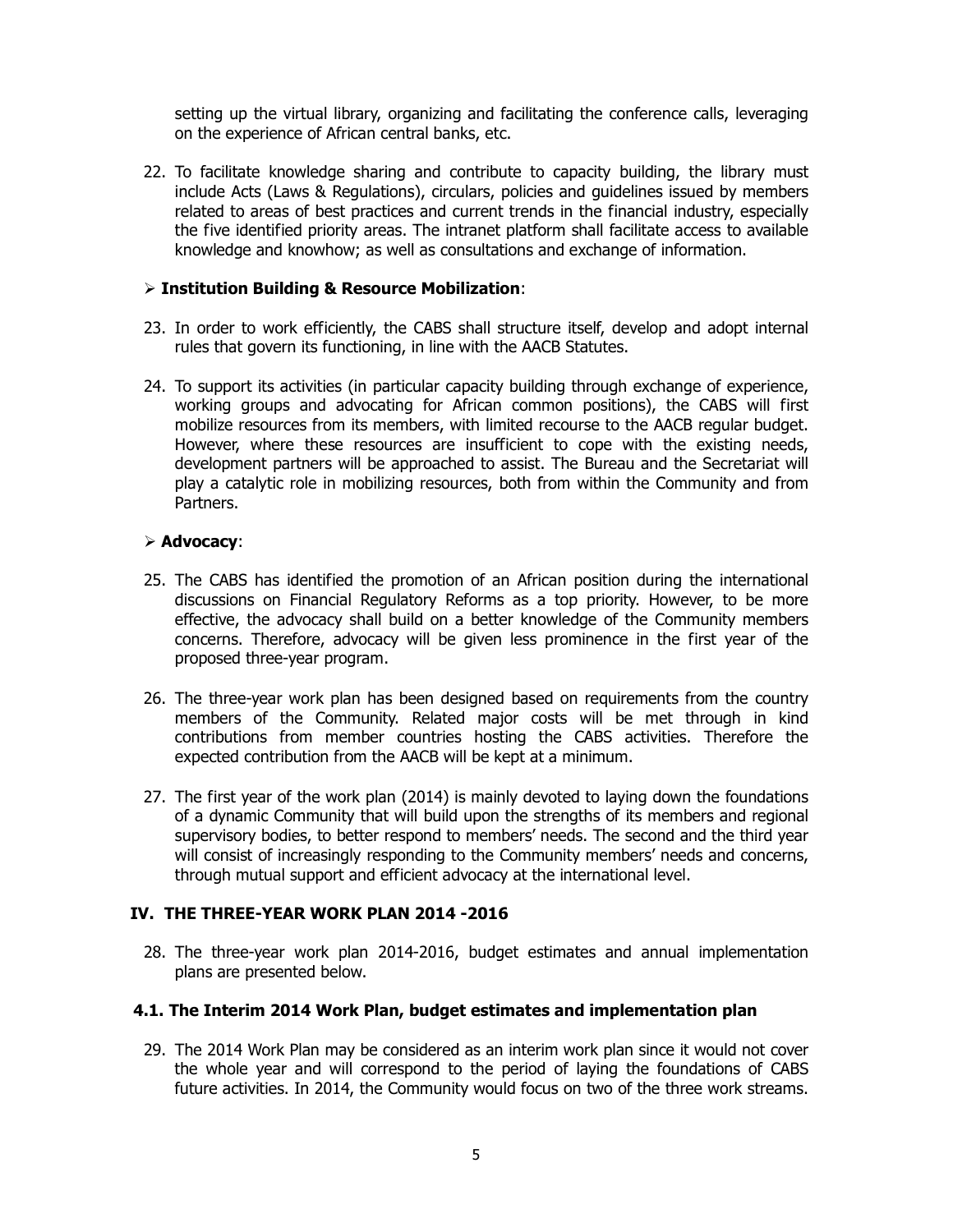Work on Advocacy would receive less attention as compared with 2015 and 2016, when the network of CABS members becomes fully operational.

- 30. The two work streams are:
	- i. Capacity Building and Knowledge Sharing; and,
	- ii. Institution Building and Resource Mobilization.
- 31. In 2014, the intranet platform would be established. At least two out of the three working groups would be fully functional and a Regional Seminar on a selected theme be organized.
- 32. Based on these achievements, CABS would be in a better position to engage advocacy activities in the areas covered by the working groups.
- 33. Activities planned for the interim period of 2014 are:
	- i. Finalization and Adoption of the Internal Rules;
	- ii. Setting up the Intranet Platform and the Virtual Library;
	- iii. Establishment of working groups on three priority areas;
	- iv. Organization of one thematic seminar;
	- v. Establishment of links with sub regional banking supervision platforms as well as other institutions ; and,
- vi. Conduct a comprehensive diagnostic to identify regulatory and supervisory gaps and strengths in each member country.

## **The Interim 2014 Work Plan**

 $\overline{a}$ 

34. Pending the approval of the proposed work plan by the AACB Assembly of Governors at their next meeting in August 2014, it would be advisable that the AACB Bureau authorize implementation of the 2014 Interim work plan which covers the activities that may commence, in order to enable the CABS take off. These activities are:

## **Finalization and adoption of the internal rules**

35. As a Technical Group of the AACB, the CABS will develop internal rules to guide its activities. The proposed rules should address specific issues, such as procedures governing activities of the working groups, including calling of meetings or attending to requests, ensuring confidentiality in the exchange of information, assistance by peers, etc. The rules will be adopted during the first quarter of 2014.

#### **Establishment and maintenance of the intranet system and the Virtual Library**

36. Among the major features of the 2014 work program will be:

<sup>2</sup> This activity shall help identify the specific needs of country members and regional colleges as well as allow a better understanding of the knowhow accumulated within the continent. This will help design and fine-tune the work plan for future years, starting from 2016.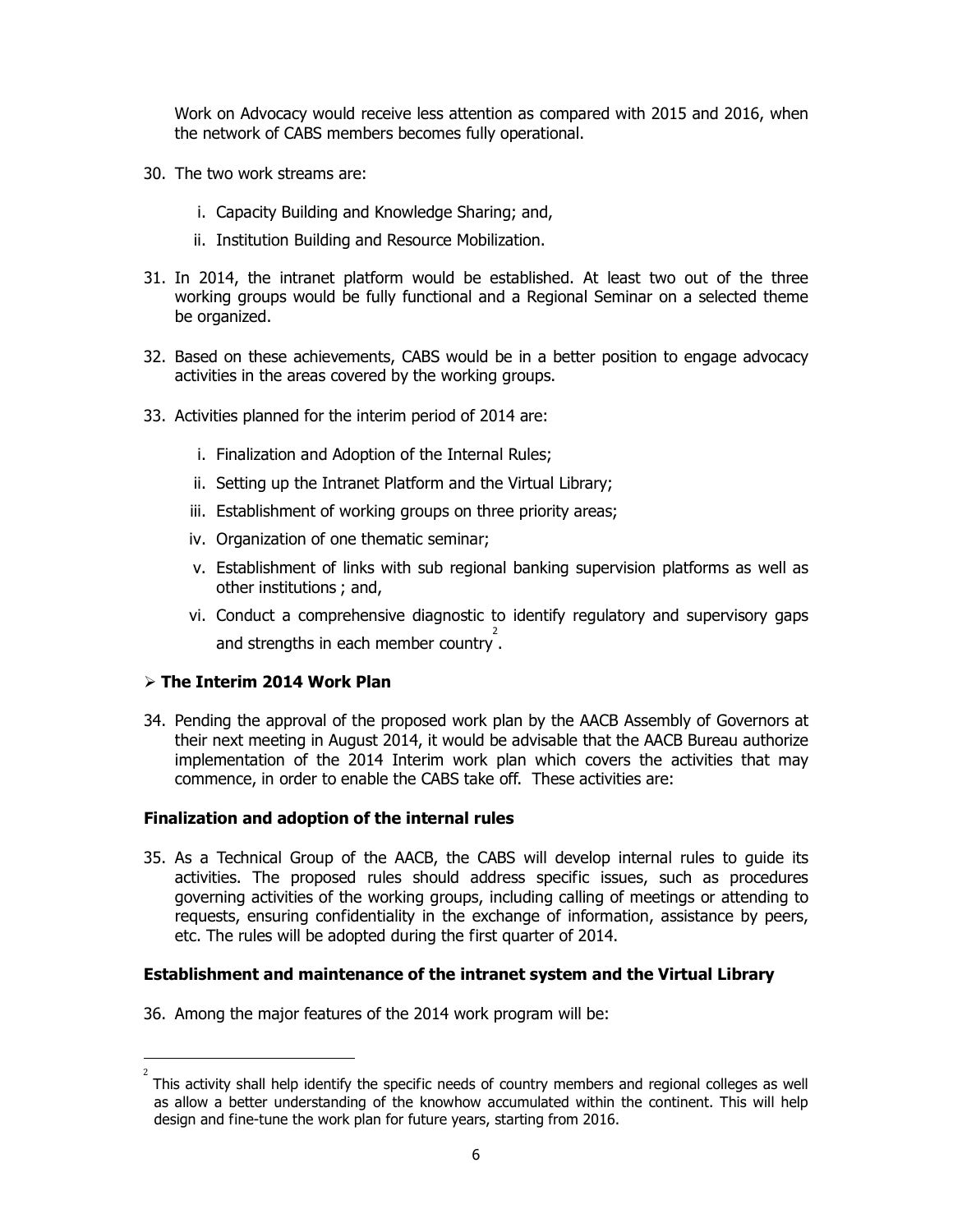- i. The design and establishment of an intranet system to facilitate information and knowledge sharing and interaction among Supervisors; and,
- ii. The creation of a virtual library.
- 37. Through the virtual library and the intranet platform facility, the Community will remain informed on the evolution of the international banking regulatory and supervisory best practices and on the needed alignment at regional and country levels. MFW4A has agreed to assist CABS in setting up the virtual library and intranet platform. In setting up the intranet platform, CABS will ensure the adequate link with the regional supervisory bodies internet platforms.

### **Other Activities planned in 2014**

#### **Establish Working Groups**

- 38. During the year under consideration, CABS would set up working groups and actively participate in their functioning, through sharing information and experience and preparing thematic notes. The working groups may include blogs and regular conference calls. Modalities and rules governing their functioning are stated in the Internal Rules.
- 39. To expedite the process, and pending the AACB approval, Nigeria and South Africa have been mandated to lead the Working Groups on Crisis Management & Banking Resolutions and Cross-Border Supervision, respectively.
- 40. In establishing the Working Groups, CABS will work closely with the regional supervisory bodies.

## **Organization of one Thematic Seminar**

- 41. Macro**-**Prudential Supervision. The first thematic seminar would take the form of a training program. It would be developed in collaboration with the Toronto Centre. The draft outline of the program is annexed (see Annex1) <sup>3</sup>. The program would include case studies and may call on resource persons from African Central Banks and from African institutions such as the SADC Training Forum of the SADC Committee of Central Bank Governors and the University of Stellenbosch (South Africa). The other African-based institutions (such as AFRITAC) would also be approached. Algeria has kindly accepted to host the Seminar.
- 42. This approach would ensure that CABS builds upon what has been already achieved within the continent, while benefiting from the knowledge and the know-how of reputable international experts. A decision will be made on the most effective ways to follow up on the seminar.

 $\ddot{\phantom{a}}$ 3 The Toronto Centre's objective is the promotion of financial stability and access to financial services. It aims at building the capacity of financial sector regulators and supervisors, particularly in emerging markets and low-income countries. One of its training program focuses on Macro-prudential Surveillance. This program took place in South Africa in August 2013 (cf. http://www.torontocentre.org/Programs/Sectors/Banking/357). Toronto Centre has kindly accepted to organize the training programs and fund the experts.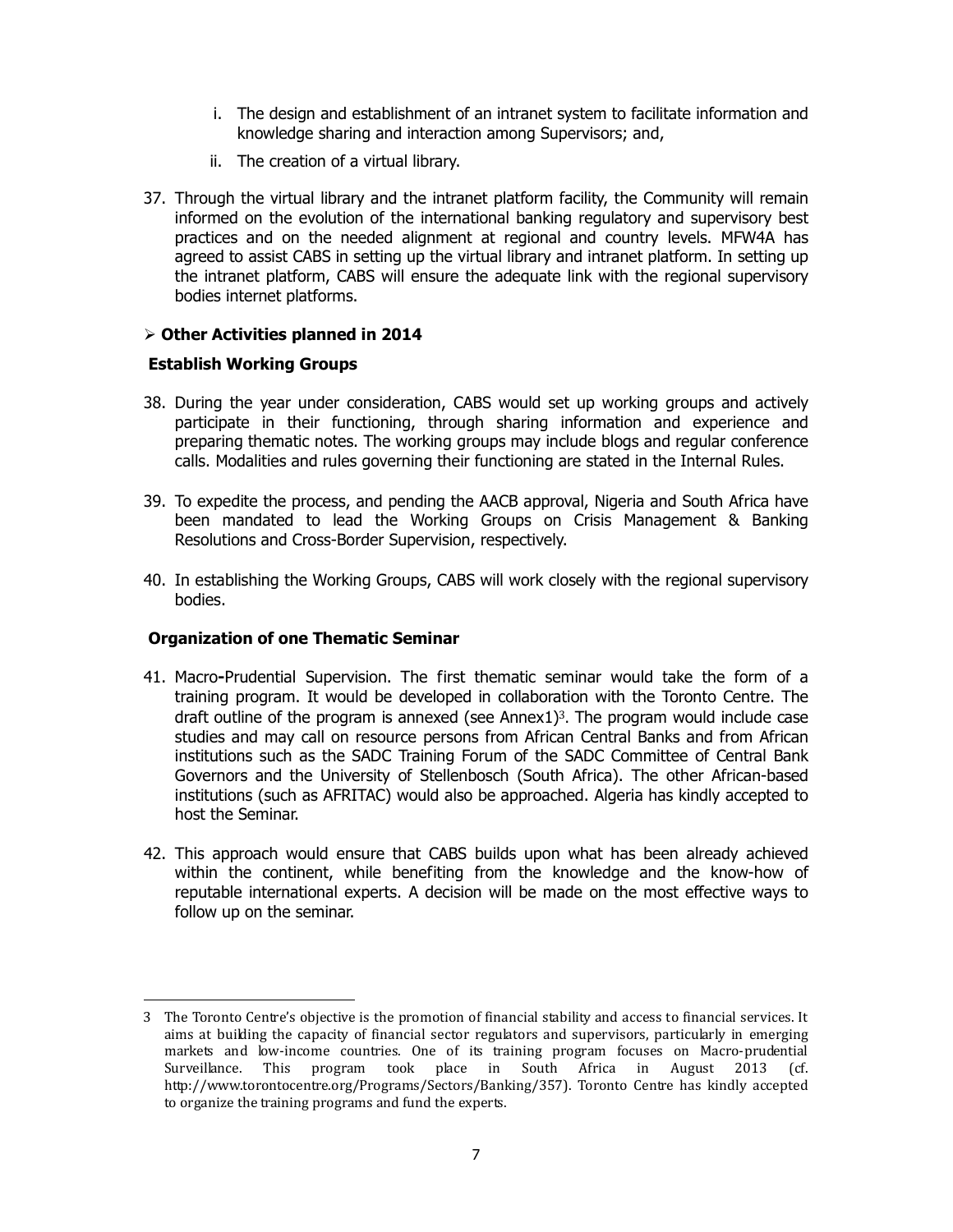#### **Establish links with sub regional banking supervision platforms as well as other institutions**

43. CABS will work to establish links with sub-regional banking supervision platforms as well as sister institutions in the rest of the world, to facilitate access to information related to banking supervision, as part of its mission to avoid duplication among its members, build their capacity and promote cross-fertilization process.

### **Conducting a Comprehensive Diagnosis on Supervisory Gaps and Strengths**

- 44. A questionnaire would be prepared to conduct a comprehensive diagnostic on supervisory and regulatory gaps in member countries. The questionnaire<sup>4</sup> should help identify the existing gaps and shortcomings; and the critical supervision areas in which urgent action is needed at the Sub-regional and Continental levels.
- 45. Information and data gathered would also assist in identifying areas in which supervisors may benefit from the experience of their African peers as well as areas for which external expertise is required. Countries and Sub-regions that may assist in addressing the existing gaps and the most cost-effective solutions will also be identified under this exercise. The results of the diagnostic will feed into the future work program of the CABS, particularly with respect to knowledge sharing and capacity building, contents of the virtual library and features of the intranet platform. Training programs to cover the training gaps as identified in the diagnostic exercise would be further developed in the next year.
- 46. The Working Committee has mandated the Banking Commission of West African Monetary Union and Reserve Bank of Zimbabwe to lead the diagnostic exercise, pending the approval of the proposed Work Plan by the Assembly of Governors.

## **Budget estimates for the year 2014**

47. The budget has been developed based on the activities to be undertaken. Costs to be met by the AACB will mainly relate to administrative expenses of the Secretariat. Contributions from CABS members, usually provided in kind are indicated but not estimated. The contribution from the AACB as part of the regular activities of the AACB Secretariat is also provided in kind and not estimated. The only significant costs may relate to the management of the intranet platform and the virtual library as well as travel costs. Estimates have been established for these items. Given the role the Secretariat is called to play, expenses would remain very limited and would not have any significant impact on the AACB budget. The bulk of the costs related to the CABS activities would be borne by countries committed to take the lead in addressing the supervisory issues; and shortcomings would be complemented with support from identified development partners.

 $\ddot{\phantom{a}}$ 

<sup>4</sup> The draft questionnaire is in Annex.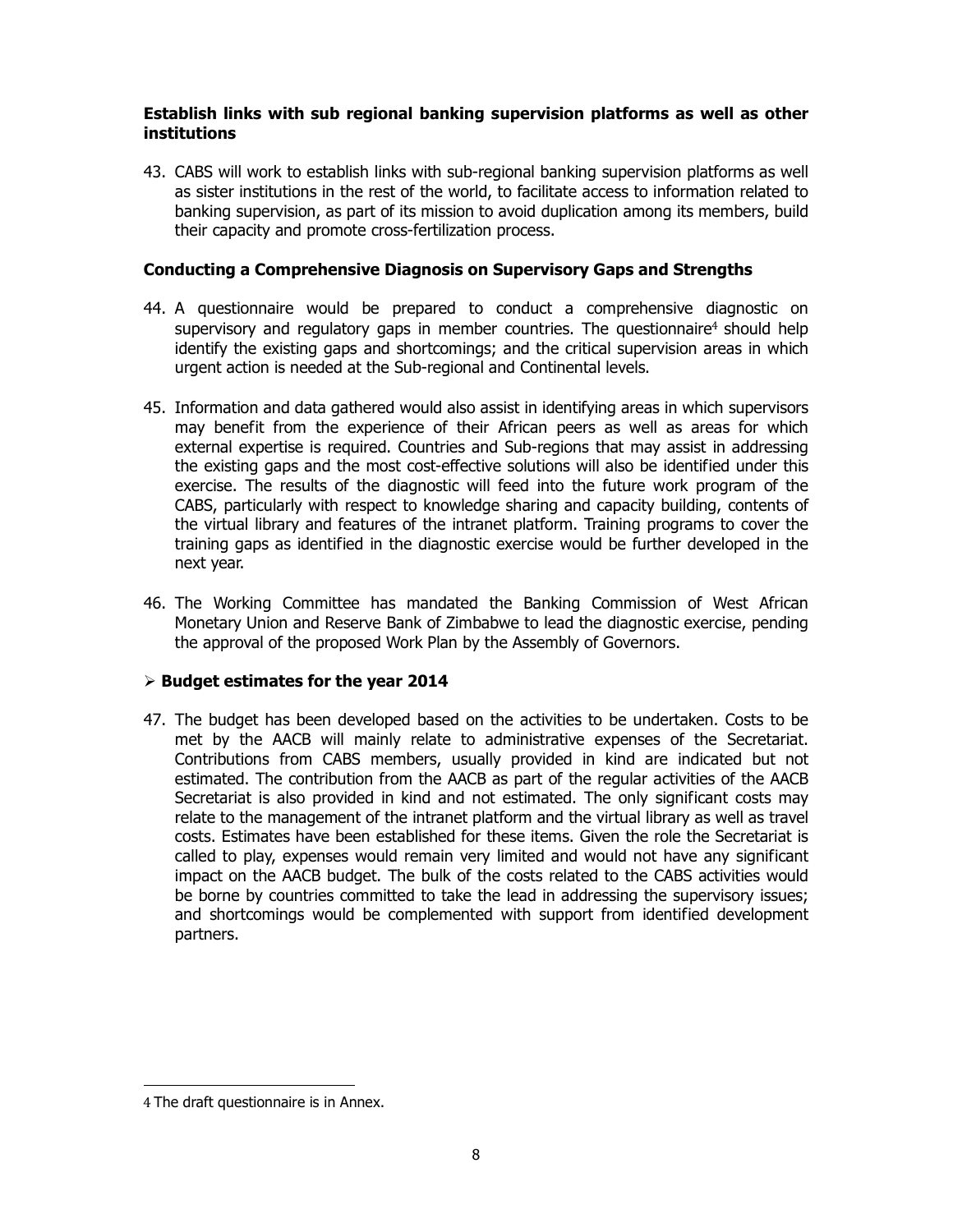#### **Budget 2014 per Work Stream in Euros**

| <b>Work Streams</b>                                                            |                                                 | <b>AACB Budget</b> | <b>Countries</b>             | <b>Partners</b>                                                |
|--------------------------------------------------------------------------------|-------------------------------------------------|--------------------|------------------------------|----------------------------------------------------------------|
| <b>Institutional</b><br><b>Building &amp;</b>                                  | Development of<br>the internal rules            | $+ + +$            | $++++$                       | 5,000 (MFW4A)                                                  |
| <b>Resource</b><br><b>Mobilization</b>                                         | Secretariat and<br>Bureau regular<br>activities | $+++$              | $+ + +$                      | 10,000<br>(MFW4A/GIZ/<br>German Coop: On<br>specific requests) |
| <b>Capacity</b><br><b>Building &amp;</b><br><b>Knowledge</b><br><b>Sharing</b> | Set up the Intranet<br>Platform                 | $+++$              | $+ + +$                      | 4,000 (MFW4A)                                                  |
|                                                                                | Maintain the<br><b>Intranet Platform</b>        | 1,000              | $+ + +$                      | 2,000 (MFW4A on<br>Request)                                    |
|                                                                                | Set up the Virtual<br>Library                   | $+++$              | $+++$                        | 3,000                                                          |
|                                                                                | Manage the Virtual<br>Library                   | 500                | $+++$                        | MFW4A on Request                                               |
|                                                                                | Set up and Manage<br><b>Working Groups</b>      | $+++$              | Nigeria<br>&<br>South Africa | MFW4A on Request                                               |
|                                                                                | Organization of one<br>thematic Seminar         | 3,000              | Algeria                      | Toronto Centre/GIZ/<br>German<br>Cooperation/<br>MFW4A         |
|                                                                                | Conduct<br>Comprehensive<br>Diagnostic          | $+++$              | BC-WAMU/<br>Zimbabwe         | MFW4A/GIZ                                                      |
| <b>Total</b>                                                                   |                                                 | 4 500              | $^{+++}$                     | 24 000                                                         |

+++ Contributions in kind from CABS members

#### **Contribution from partners**

- 48. Discussions with development partners and resource centers have helped identify sources of financial and technical support to fill the gaps in implementing the 2014-2016 Work Plan.
- 49. Making Finance Work for Africa Secretariat has agreed to extend its support in the preparation of the internal rules that frames the future activities of CABS. MFW4A also agreed to assist the CABS/AACB in mobilizing needed financial and technical resources for Capacity Building and Knowledge Sharing.
- 50. MFW4A Secretariat has agreed to assist CABS in setting up the intranet platform and the virtual library.
- 51. The Toronto Centre has agreed to provide expertise in the preparation and the organization of the first thematic Seminar.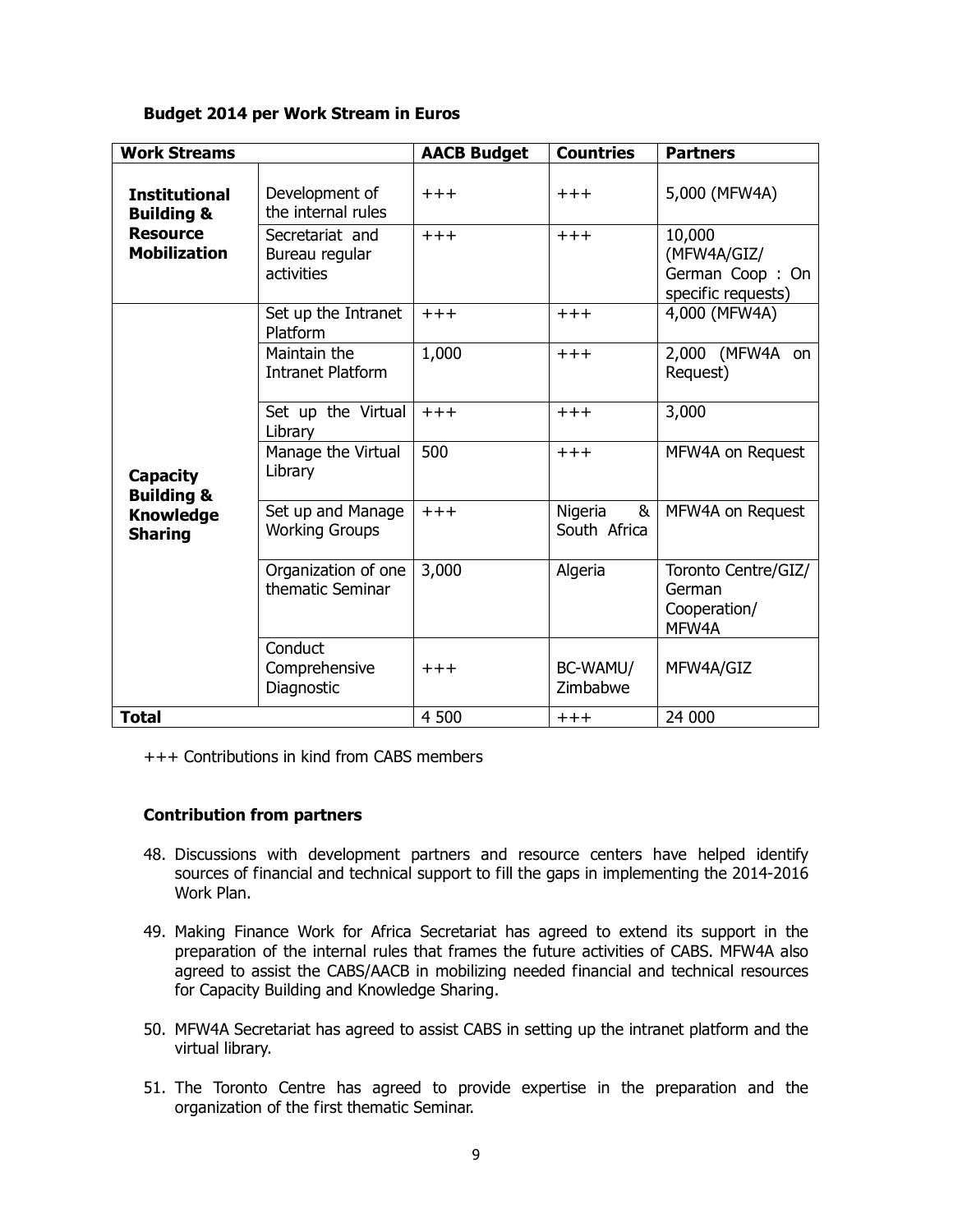- 52. GIZ and German Cooperation have agreed to assist in financing the organization of the seminars.
- 53. MFW4A has agreed to assist mobilizing needed resources, to complement those made available by Working Groups leading member countries.

#### **Implementation Plan**

54. The implementation plan describes the sequencing of the activities described above. It will guide the Secretariats' work and serve as a supervisory tool for the CABS governing bodies. It will also allow the AACB Bureau to oversee the CABS activities.

#### **Implementation Plan 2014**

| Tasks                                                                                                         | Date of delivery | <b>Products</b>                                                                         |  |
|---------------------------------------------------------------------------------------------------------------|------------------|-----------------------------------------------------------------------------------------|--|
| <b>Preparation of the Work</b>                                                                                | January          | Work Plan 2014-2016                                                                     |  |
| <b>Program &amp; related Budget</b>                                                                           |                  | <b>Budget</b>                                                                           |  |
| <b>Preparation of the Internal</b><br><b>Rules</b>                                                            | February         | Guidelines                                                                              |  |
| <b>Set Up the Intranet</b><br><b>Platform</b>                                                                 | May              | Intranet Platform Operational                                                           |  |
| <b>Set Up the Virtual Library</b>                                                                             | May              | Virtual Library in place                                                                |  |
| <b>Organize the Seminar on</b><br><b>Macro-prudential</b><br><b>Supervision</b>                               | September        | CABS selected members trained                                                           |  |
| <b>Set up Working Groups</b>                                                                                  | September        | WG Cross-Border Supervision and<br>WG Crisis Management & Banking<br><b>Resolutions</b> |  |
| <b>Establish links with sub</b><br>regional banking<br>supervision platforms as<br>well as other institutions | September        | <b>Established Links</b>                                                                |  |
| <b>Diagnosis Exercise</b>                                                                                     | December         | Diagnosis report                                                                        |  |

#### **4.2. Work Plan 2015**

55. In 2015, the Community will be active in the three work streams and the work on Advocacy will receive more attention than in 2014. The following activities will be undertaken:

#### **Manage Intranet Platform and the Virtual Library**.

56. These two activities will be conducted by the Secretariat, in close collaboration with CABS members.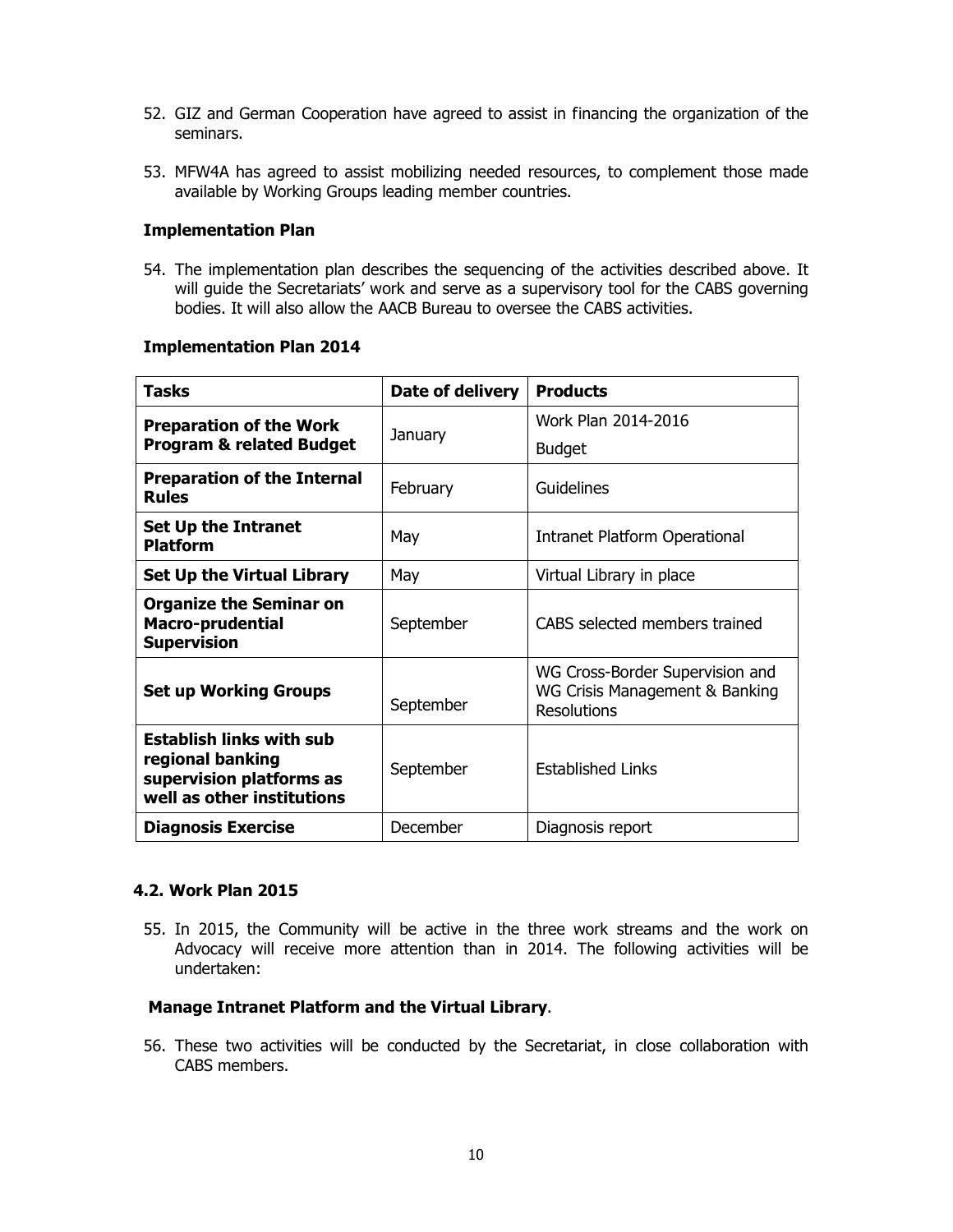#### **Establish Supervisory Harmonization Program, including work on the BCP**

57. In an attempt to foster harmonization of the banking supervisory processes and regulatory standards of the CABS members, it is essential that a comprehensive program be agreed upon to guide the work of the CABS in this regard. The program will be designed on the basis of the regulatory, supervisory and skills gaps identified in the diagnostic exercise. The program will include agreed interventions by the relevant jurisdictions and assistance provided by the CABS to achieve the harmonization. The areas for harmonization could include the Core Principles for Effective Banking Supervision and the Basel II Capital Accord. The CABS will establish a Working Group to manage and oversee the supervisory harmonization program.

#### **Organize the Cross-Border Supervision Seminar**.

58. In 2015, South Africa will host a Seminar on Cross-border supervision, to allow interested countries to share their experiences and benefit from the experiences of other regions in the world, in particular from emerging countries. GIZ is offering to assist financially in meeting the costs related to the resource persons and experts. Toronto Centre is also proposing to support in the organisation of the event. The draft outline is annexed.

#### **Develop and Implement an in country-based training program to cover the gaps identified in the diagnostic exercise.**

- 59. The CABS notes the need for in-house, practice based capacity building and training for its members. While seminars are a good platform to deliver high level training services, the members may require a team of experts from those Central Banks that may have implemented certain laws, regulations, rules, as well as programs and processes relating to particular areas as may be determined in the diagnostics.
- 60. In this regard, the CABS will develop tailor-made capacity building and training programs for central banks as required. The outcome of this process may include the development of new or revised systems, processes, rules and regulations in areas where improvements may be needed

#### **Implement a technical consultative process for engagement with international standard setting bodies (BCBS, FSB, IASB, G-20) and other sister organisations as part of the mandate to strengthen the African Voice.**

61. The CABS will devise a mechanism to canvass, coordinate and deliver inputs in the international standard setting bodies identified by the AACB, i.e. the BCBS, FSB, G20 and the IASB. Where one or more of the CABS members serves on any of these bodies, the CABS could mandate the said member to convey such input. However, the CABS could also draft letters and /or memos for the President of the AACB to be sent to the leadership of these organizations with whatever inputs it may deem significant for the members.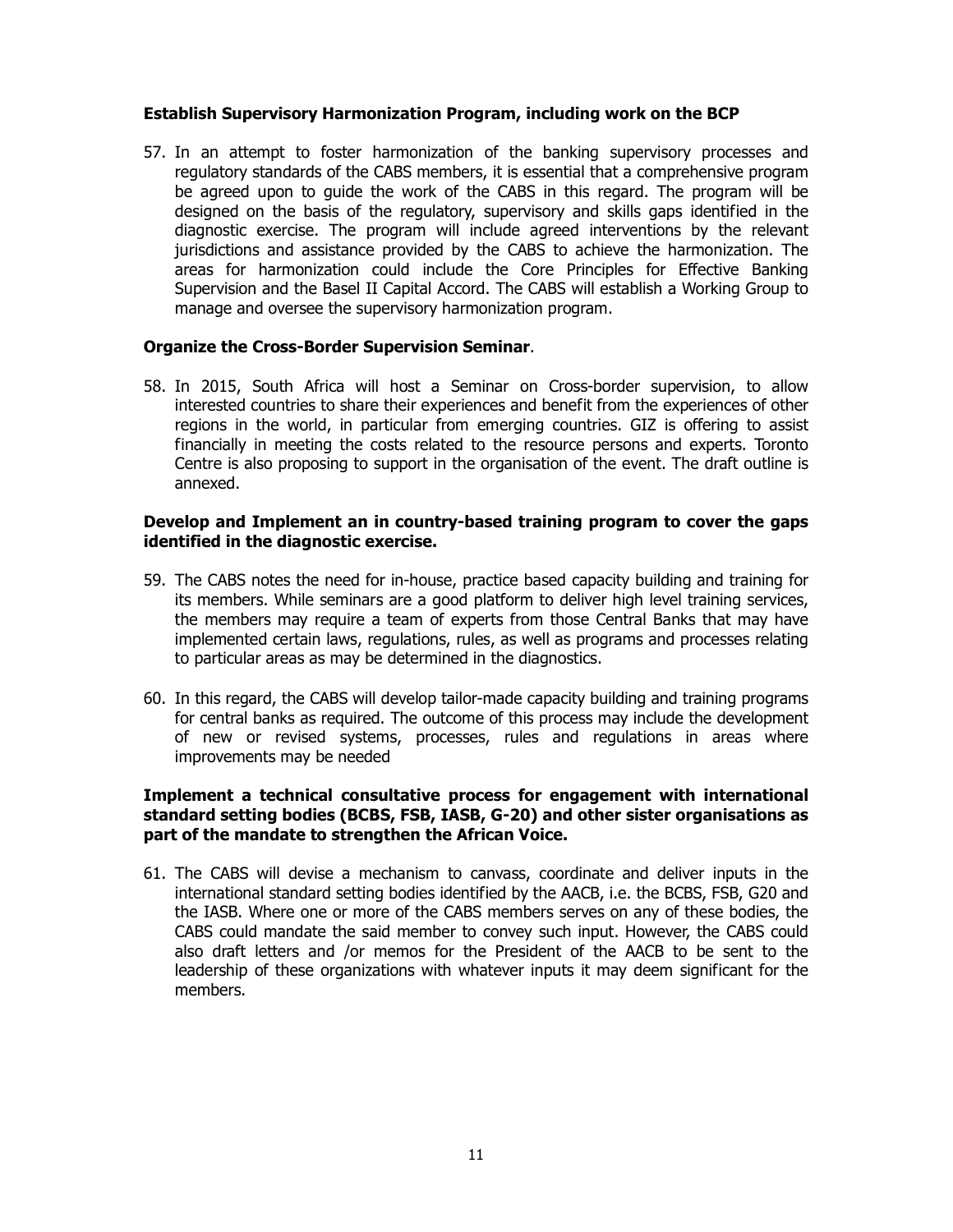## **Budget estimates for the year 2015 per Work Stream (in Euros)**

| <b>Work Streams</b>                                                                     |                                                      | <b>AACB</b><br><b>Budget</b> | <b>Countries</b>     | <b>Partners</b>                                                            |
|-----------------------------------------------------------------------------------------|------------------------------------------------------|------------------------------|----------------------|----------------------------------------------------------------------------|
| <b>Institutional</b><br><b>Building &amp;</b><br><b>Resource</b><br><b>Mobilization</b> | Secretariat and<br>Bureau regular<br>activities      | $+++$                        | $+++$                | 10,000<br>(MFW4A/<br>GIZ/<br>German Coop: On specific<br>requests)         |
|                                                                                         | Maintenance of<br>the Intranet<br>Platform           | 1,000                        | $+ + +$              | MFW4A on Request                                                           |
|                                                                                         | of<br>Management<br>the Virtual Library              | 500                          | $+++$                |                                                                            |
| <b>Capacity</b><br><b>Building &amp;</b><br><b>Knowledge</b><br><b>Sharing</b>          | Set up and<br>Management of<br><b>Working Groups</b> | $+++$                        | $+ + +$              | MFW4A / De Partners on<br>Request                                          |
|                                                                                         | Organization of<br>one thematic<br>Seminar           | 3,000                        | South Africa         | MFW4A/GIZ/German<br>Cooperation                                            |
|                                                                                         | Conduct<br>Comprehensive<br>Diagnosis                | $+++$                        | BC-WAMU/<br>Zimbabwe | MFW4A/GIZ                                                                  |
| <b>Total</b>                                                                            |                                                      | 4 500                        | $++++$               | 10,000 (Actual amount will<br>depend<br>requests<br><b>on</b><br>received) |

+++ Contributions in kind from CABS members

## **Implementation Plan 2015**

| <b>Tasks</b>                                                                                                                                                                    | Date of delivery | <b>Products</b>                                                                          |
|---------------------------------------------------------------------------------------------------------------------------------------------------------------------------------|------------------|------------------------------------------------------------------------------------------|
| <b>Manage Intranet Platform</b>                                                                                                                                                 | Continuous       | Notes, Virtual Meetings,                                                                 |
| <b>Manage Virtual Library</b>                                                                                                                                                   | Continuous       | Documents                                                                                |
| <b>Establish Supervisory</b><br>harmonization Program, including<br>work on the BCP                                                                                             |                  | Supervisory Harmonisation<br>Program                                                     |
| <b>Establish a WG on the New Basel CP</b>                                                                                                                                       | Continuous       | <b>WG Operational</b>                                                                    |
| <b>Cross-Border Supervision Seminar</b>                                                                                                                                         | September 2015   | Seminar                                                                                  |
| Implement an in country-based<br>training program to cover the gaps<br>identified<br>diagnostic<br>the<br>in l<br>exercise.                                                     | Continuous       | Work-based training<br>sessions for specified<br>supervisors on<br>predetermined topics. |
| <b>Implement a technical consultative</b><br>process for engagement with<br>international standard setting<br>bodies (BCBS, FSB, IASB, G-20) and<br>other sister organisations. | Continuous       | <b>Notes</b>                                                                             |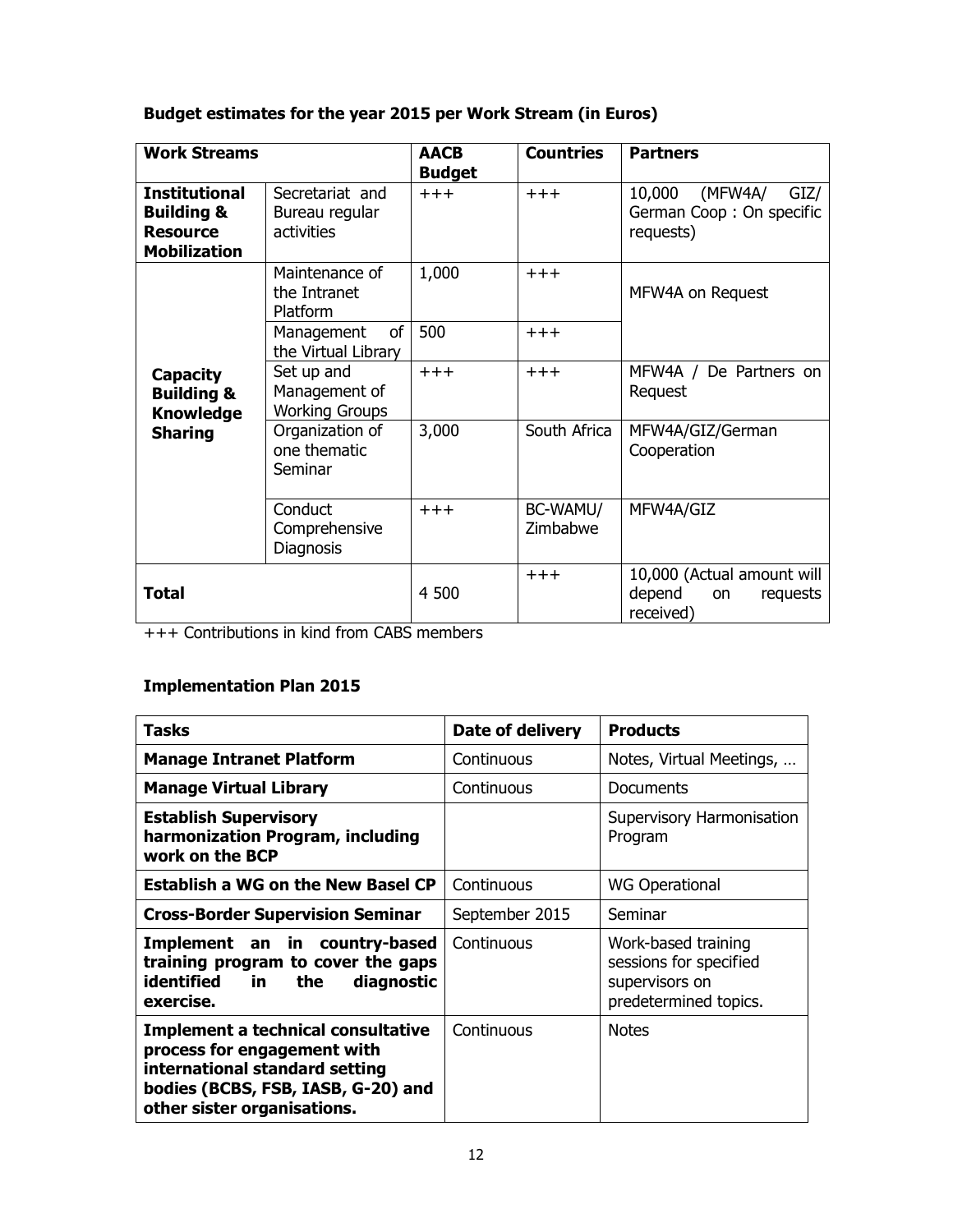### **4.3. Work Plan 2016**

62. The 2016 Work Plan will mainly be an extension of the activities from 2015. However, adjustments will be made based on requests emanating from members of the Community. The budget estimates are not expected to vary substantially from the previous year. It is expected that more country members will show increased commitment to the CABS as they see improvements from actively participating in the Community activities and programs.

Activities are listed below:

### **Manage Intranet Platform & Virtual Library**.

63. As in the previous years, the Secretariat will manage the intranet platform and the virtual library.

#### **Crisis Management and Banking Resolution Seminar in 2016**

64. Nigeria and few other member countries have had banking crises and resolution experiences. Consequently, it is recommended that Nigeria consider hosting a seminar on Crisis Management and Banking Resolution in year 2016, subject to the approval of the AACB Assembly of Governors. The seminar will afford other interested countries, the opportunity to share their experiences and benefit from other experiences of other parts of the world. The MFW4A and GIZ are offering to assist financially in meeting the costs related to the resource persons and experts for the seminar. Toronto Centre is also proposing to support in the organisation of the event. The draft outline is annexed.

#### **Establish new Working Groups based on demands from within the CABS**

65. New Working Groups will be established, based on requests received by the Bureau and the Secretariat and endorsed by the Community.

#### **Implementation of the Supervisory Harmonisation Program**

66. Implementation of the Supervisory Harmonisation Program will continue in the year 2016.

### **Implement an in country-based training program to cover the gaps identified in the diagnostic exercise.**

67. CABS will continue with the implementation of in country-based training programs to help upgrading the technical skills of its members.

### **Technical consultations with international standard setting bodies (BCBS, FSB, IASB, G-20) and the other sister organisations**.

68. Technical consultations and advocacy for Africa's concerns and positions will be pursued.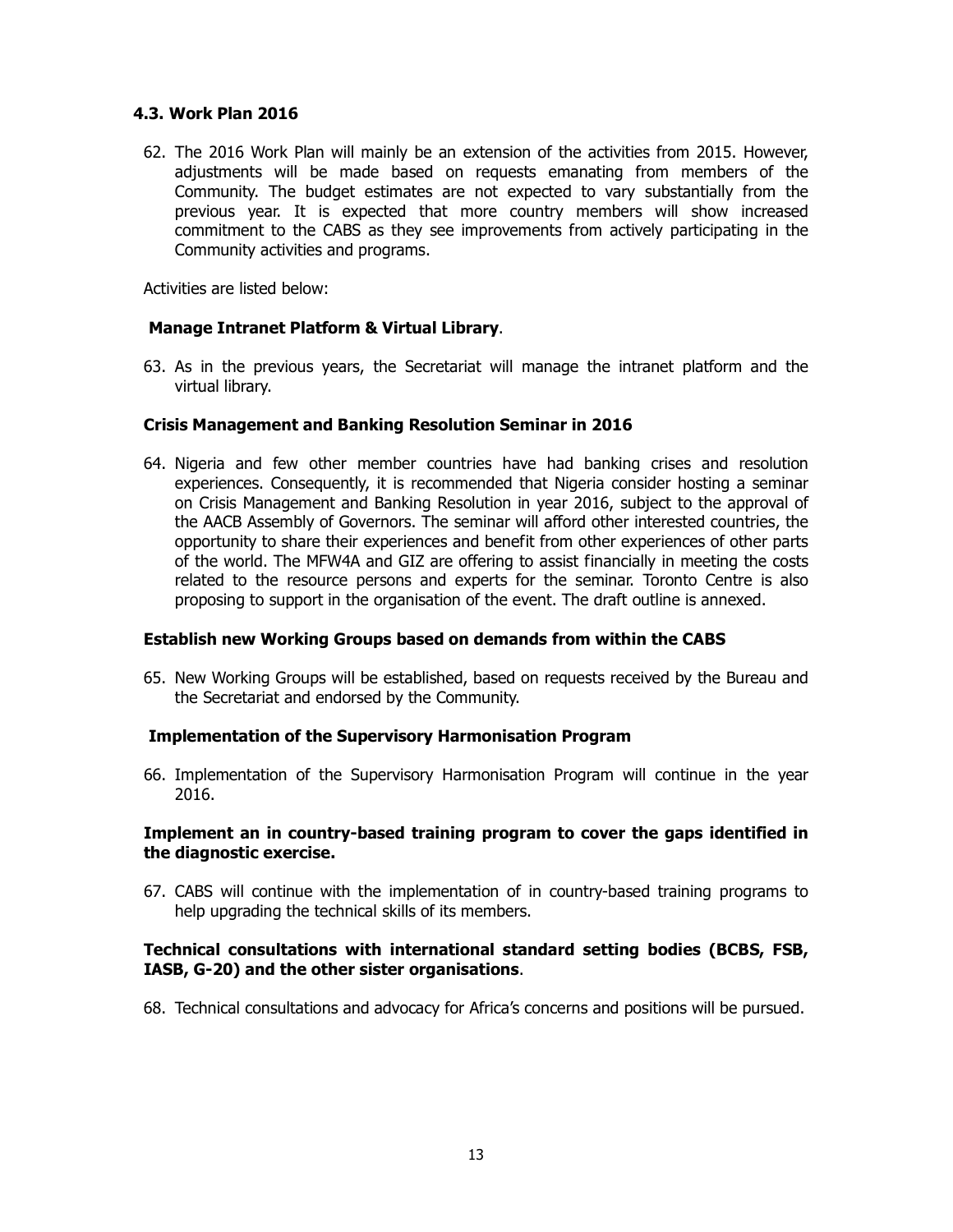# **Budget estimates for the year 2016 per Work Stream (in Euros)**

| <b>Work Streams</b>                                                                     |                                                       | <b>AACB Budget</b> | <b>Countries</b>     | <b>Partners</b>                                           |
|-----------------------------------------------------------------------------------------|-------------------------------------------------------|--------------------|----------------------|-----------------------------------------------------------|
| <b>Institutional</b><br><b>Building &amp;</b><br><b>Resource</b><br><b>Mobilization</b> | Secretariat and<br>Bureau regular<br>activities       | $+ + +$            | $+ + +$              | MFW4A/GIZ/<br>German<br>Coop: On<br>specific<br>requests) |
| <b>Capacity</b><br><b>Building &amp;</b><br><b>Knowledge</b><br><b>Sharing</b>          | Maintenance of the<br>Intranet Platform               | 1,000              | $+ + +$              | MFW4A on Request                                          |
|                                                                                         | Management of the<br><b>Virtual Library</b>           | 500                | $+ + +$              |                                                           |
|                                                                                         | Set up and<br>Management of<br><b>Working Groups</b>  | $+ + +$            | $+ + +$              | MFW4A / De Partners<br>on Request                         |
|                                                                                         | Organization of one<br>thematic Seminar               | 3,000              | Nigeria              | MFW4A/GIZ/<br>German Cooperation                          |
|                                                                                         | Implement<br>Supervisory<br>Harmonisation<br>"Program | $+ + +$            | BC-WAMU/<br>Zimbabwe | MFW4A/GIZ                                                 |
| <b>Total</b>                                                                            |                                                       | 4,500              | $+++$                |                                                           |

+++ Contributions in kind

# **Implementation Plan 2016**

| <b>Tasks</b>                                                                                                                                                | Date of delivery | <b>Products</b>           |
|-------------------------------------------------------------------------------------------------------------------------------------------------------------|------------------|---------------------------|
| <b>Manage Intranet Platform</b>                                                                                                                             | Continuous       | Notes, Virtual Meetings,  |
| <b>Manage Virtual Library</b>                                                                                                                               | On going         | Documents                 |
| <b>Seminar on Crisis Management</b>                                                                                                                         | September 2016   | Seminar                   |
| <b>Implement the Supervisory</b><br>harmonization Program                                                                                                   | On-going         | Harmonization in progress |
| <b>Continue with technical</b><br>consultations with international<br>standard setting bodies (BCBS, FSB,<br>IASB, G-20) and other sister<br>organisations. | On-going         | Meetings, notes           |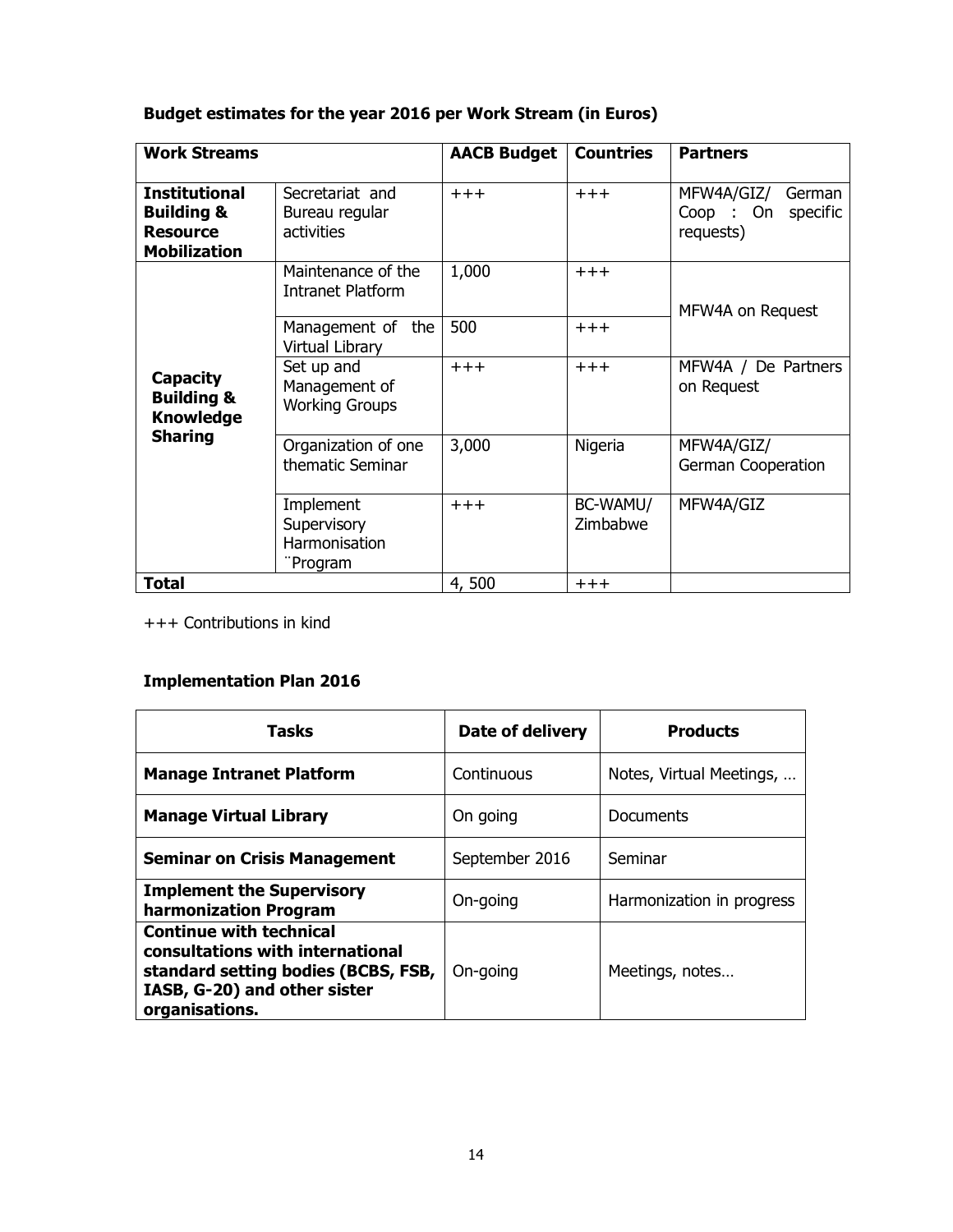#### **V. CONCLUSIONS AND RECOMMENDATIONS**

- 69. The Community of African Banking Supervisors was established as one of the technical Groups of the AACB on 10 January 2013. The proposed work plan aims in particular to: i) strengthen cross-border supervisory co-operation; ii) promote capacity-building and BCP compliance; iii) leverage the experience of Central Banks in Africa that have implemented Basel II; and iv) promote the collective voice of African supervisors. This work plan will help the CABS become a platform for exchanging views, learning from peers, reflecting on relevant global discussions and help in voicing the concerns of the continent.
- 70. This 3-year work plan outlines the key activities to be undertaken by the CABS during the period in the pursuance of its objectives. It includes an interim program for 2014 which covers the activities that may commence in order to enable the CABS to become operational before end of this year.
- 71. The Committee of experts recommends the adoption of the proposed program, by the Bureau of Governors, for further consideration by the AACB Annual Assembly. It also recommends allowing the CABS engage in the implementation of the interim program for 2014.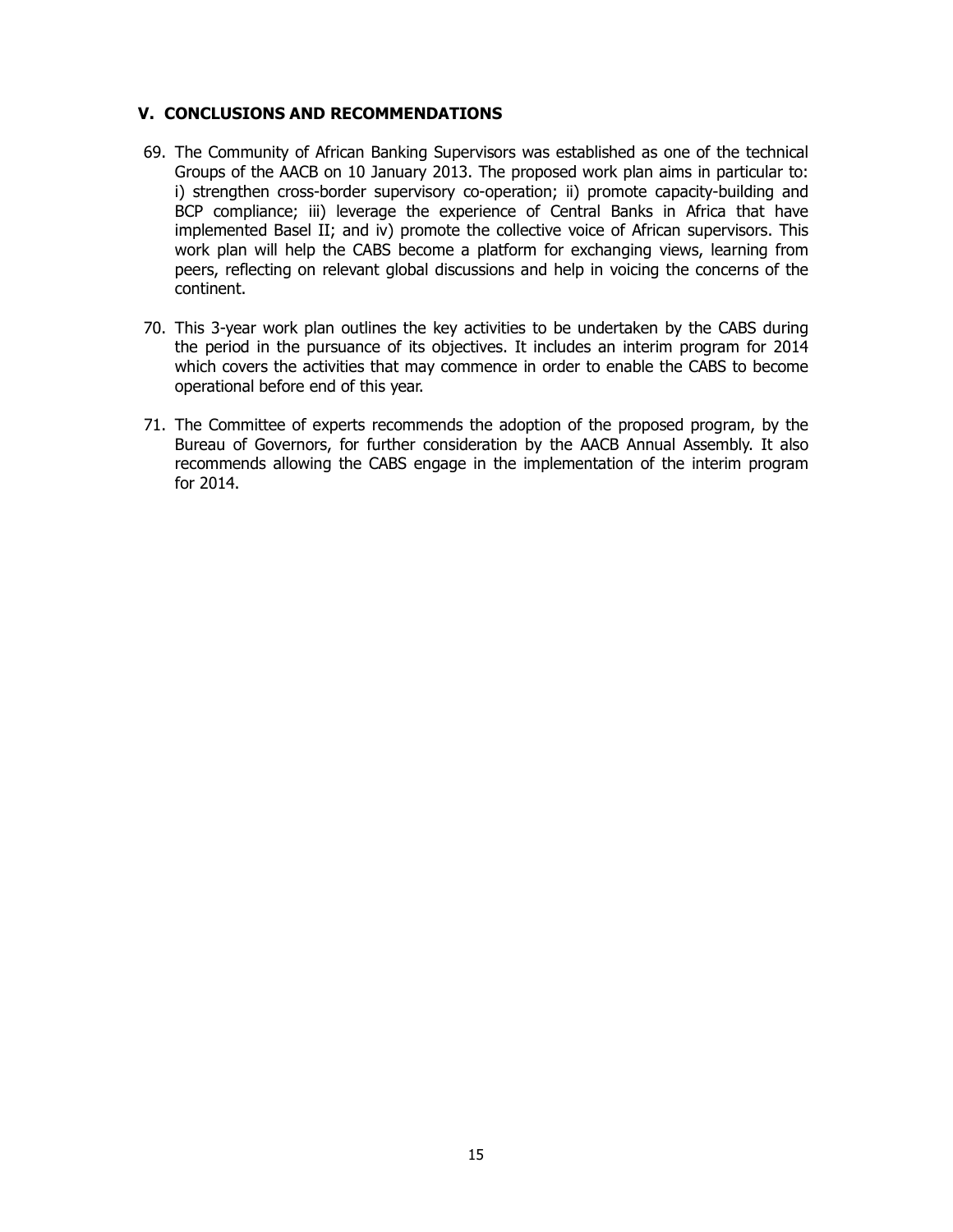#### **ANNEX I**

#### **DRAFT OUTLINE OF THE SEMINARS**

#### **Seminar I: Macroprudential Surveillance: Multiple Views, One Objective**

**Course Objectives:** This course is designed to enhance participants' understanding of the practice of Macroprudential Surveillance. This program goes beyond theoretical concepts and drills down to the "how-to-do-it" and the challenges facing macroprudential surveillance. It is a highly interactive program. Through the use of case studies, this program aims to provide participants with a practical approach to surveillance. It emphasizes that while models and quantitative techniques are useful, they have their limitations and must be complemented with non-model based approaches of identifying vulnerabilities such as collecting market intelligence, monitoring build-up of risks from new products and new market developments, monitoring excessive growth of financial aggregates and relying on good supervision to uncover threats to financial stability.

**Target Audience:** The Course is designed for middle-to-senior level officials from Central Banks and supervisory agencies involved in managing financial stability, financial surveillance, and supervision of financial institutions.

**Duration**: One week

#### **Program Agenda**

(i)Key Issues in Macroprudential Surveillance from an Economist's and Supervisor's perspective (Overview)

(ii)Effective Stakeholder Communication & Persuasion

(iii)Macroprudential Surveillance Framework

(iv)Leadership Process - Action Planning

(v)Identifying Risks: A Structural Analysis Perspective

(vi)Identifying Risks: Indicators

(vii)Case Study and Activities on Financial Indicators and Macro-Financial Linkages

(viii)Case Study and Activities on Financial Indicators and Macro-Financial Linkages

(ix)Identifying Systemically Important Financial Institutions

(x)Lehman Brothers Case Study: Crisis Management

(xi)Macro Stress Testing : The Experience of South African Reserve Bank

(xii)Institutional Structure for Macroprudential Oversight

(xiii)Macroprudential Instruments

(xiv)Case Study on Macroprudential Instruments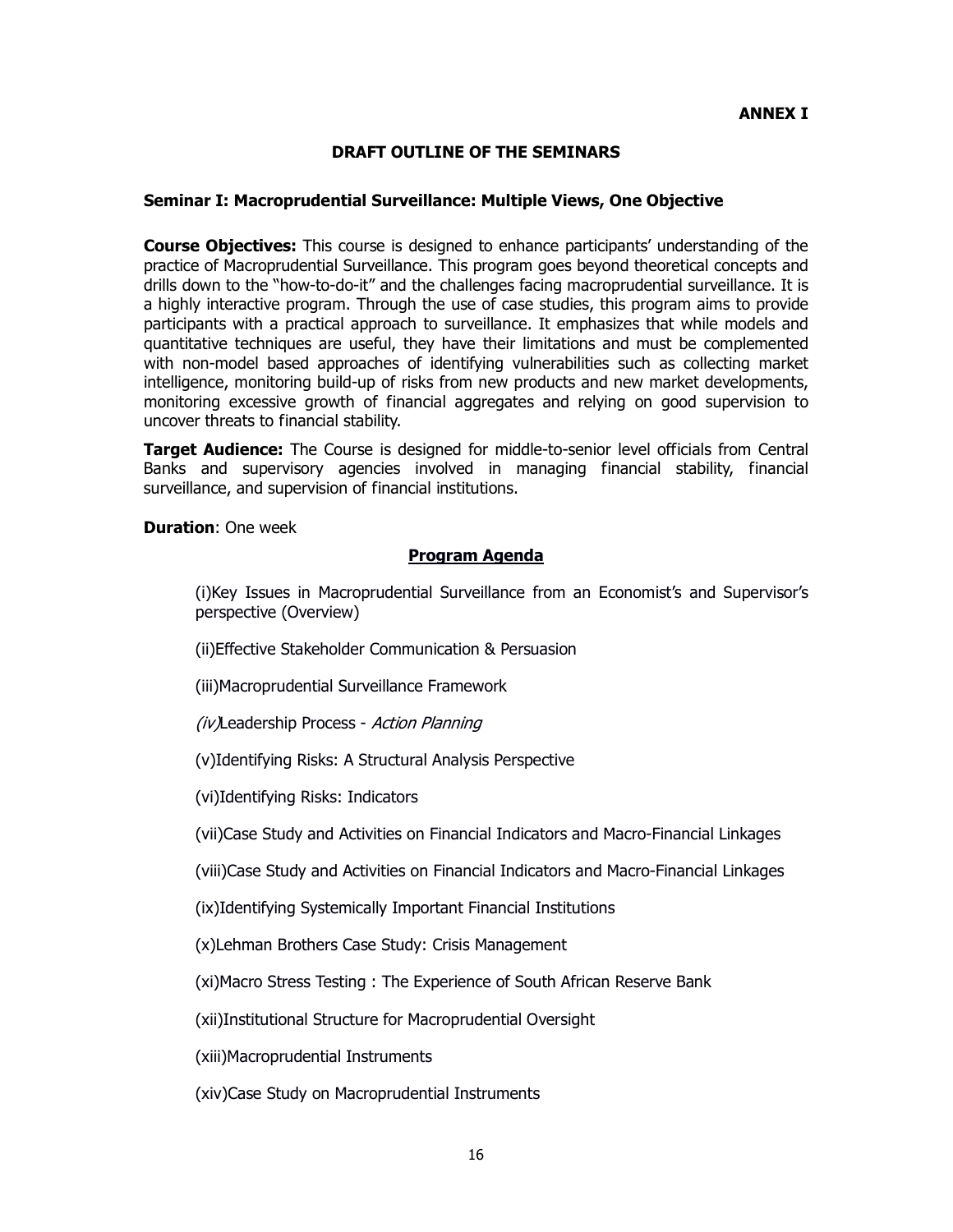#### **Seminar II: Cross Border Banking Supervision**

**Course Objectives:** Participants will learn critical supervisory leadership skills. With growth and development, both local and foreign banks play critically important roles in supporting growth but are supervisors well equipped in their surveillance of financial entities which have expanded beyond national borders and even crossed sectoral boundaries? What issues should they be mindful of and what measures can they take both in "normal" circumstances and in times of stress? Participants will have the opportunity to discuss these issues and learn from role plays in their respective groups using selected case studies. During the week participants will learn the use of soft skills in communication and persuasion as well as in planning. They will use the Toronto Centre action planning methodology to develop their own action plans.

**Target Audience:** The Course is designed for senior to mid-level regulators and supervisors from central banks and supervisory agencies.

**Duration**: One week

#### **Program Agenda**

- i. Context for Change: Lessons from the Crisis and the Way Forward
- ii. Successful Stakeholder Communication
- iii. Action Planning and Leadership Process
- iv. Case Study on Cross Border Resolution Challenges and Issues arising from bank regionalization/expansion plans
- v. Issues Arising from Cross Border Resolution of Problem Financial Institutions
- vi. Case Studies (Barings, Iceland Banks, Fortis, BCCI)
- vii. Effective Information Sharing and Issues
- viii. Issues and Challenges in Cross Border Resolution of Problem Financial Institutions (Panel Discussion)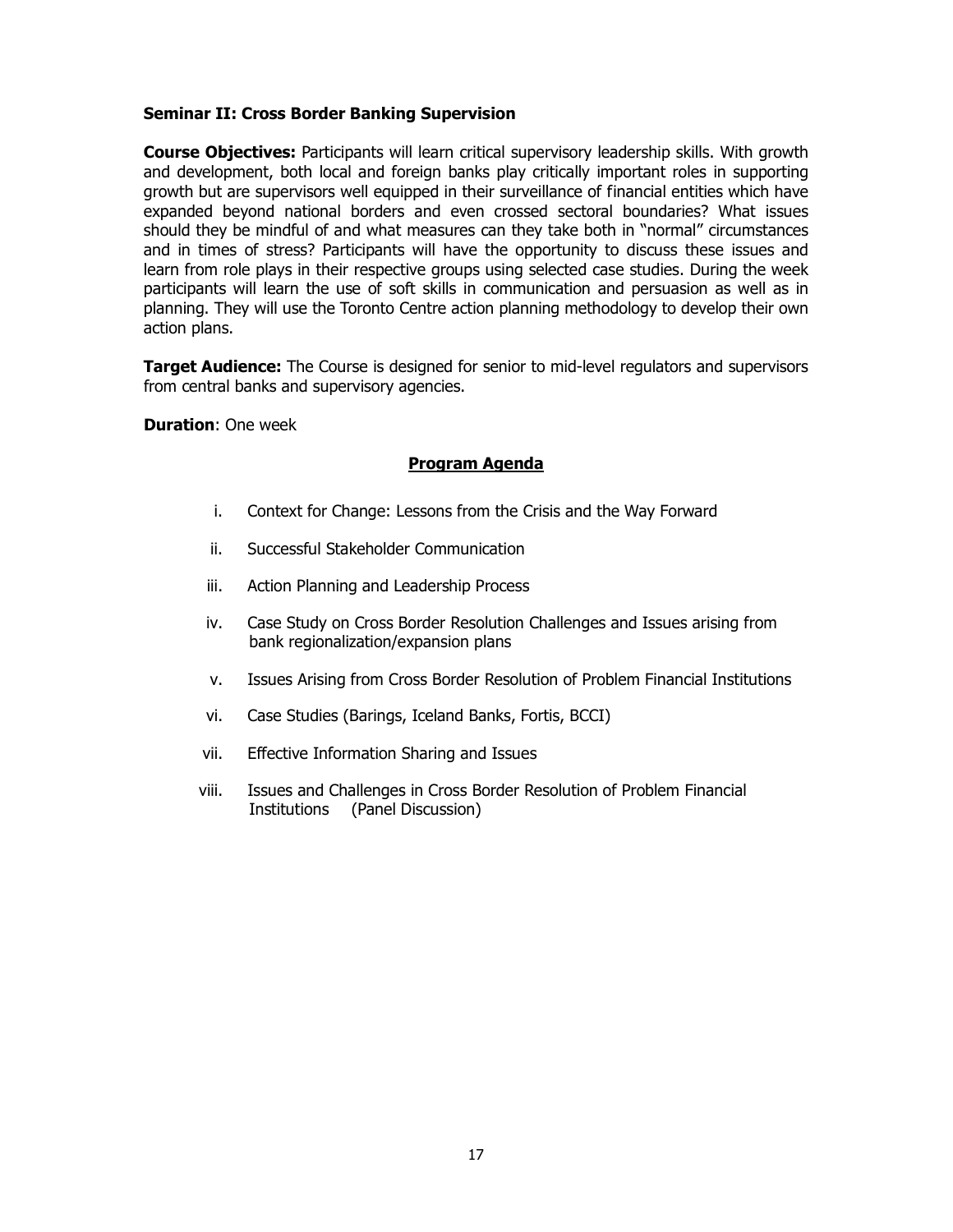#### **DRAFT QUESTIONNAIRE**

The questionnaire will be prepared by the Secretariat to help identify priority concerns that need to be addressed by countries and regions.

#### General Questions:

What are the Basel Core Principles for effective supervision that your system is compliant with?

What are the initiatives under implementation or envisaged that you are engaged in at regional levels?

#### **I. Legal and Regulatory Framework of banking supervision**:

Question to be addressed: Do you think there are gaps in the existing legal and regulatory framework? If yes, please indicate the areas that need to be covered in priority. Please elaborate on each item you consider critical:

Licensing Capital requirements Accounting Standards AML Micro-prudential supervision Macro-prudential supervision Liquidity Requirements; Liquidity Coverage Ratio and High Quality Liquid Assets Risk-Based Supervision and Domestically Systemically Important Banks Risk management including Early Warning Systems Corporate Governance M-banking Cross-border banking MFIs development

#### **II. Reporting systems:**

Question to be addressed: Does the current reporting system (tools in use, format, periodicity, exchange of information, etc.) allow appropriate monitoring and supervision? If not, please indicate the areas that need special attention.

Question to be addressed: Is the current ICT and physical infrastructure providing the necessary support for monitoring and supervision? Please elaborate.

#### **III. Institutional framework and processes:**

Question to be addressed: Are the current institutional framework and processes (rules governing the supervisory activities, relationships with the other financial authorities, etc.) adequate? If not, what improvements are needed?